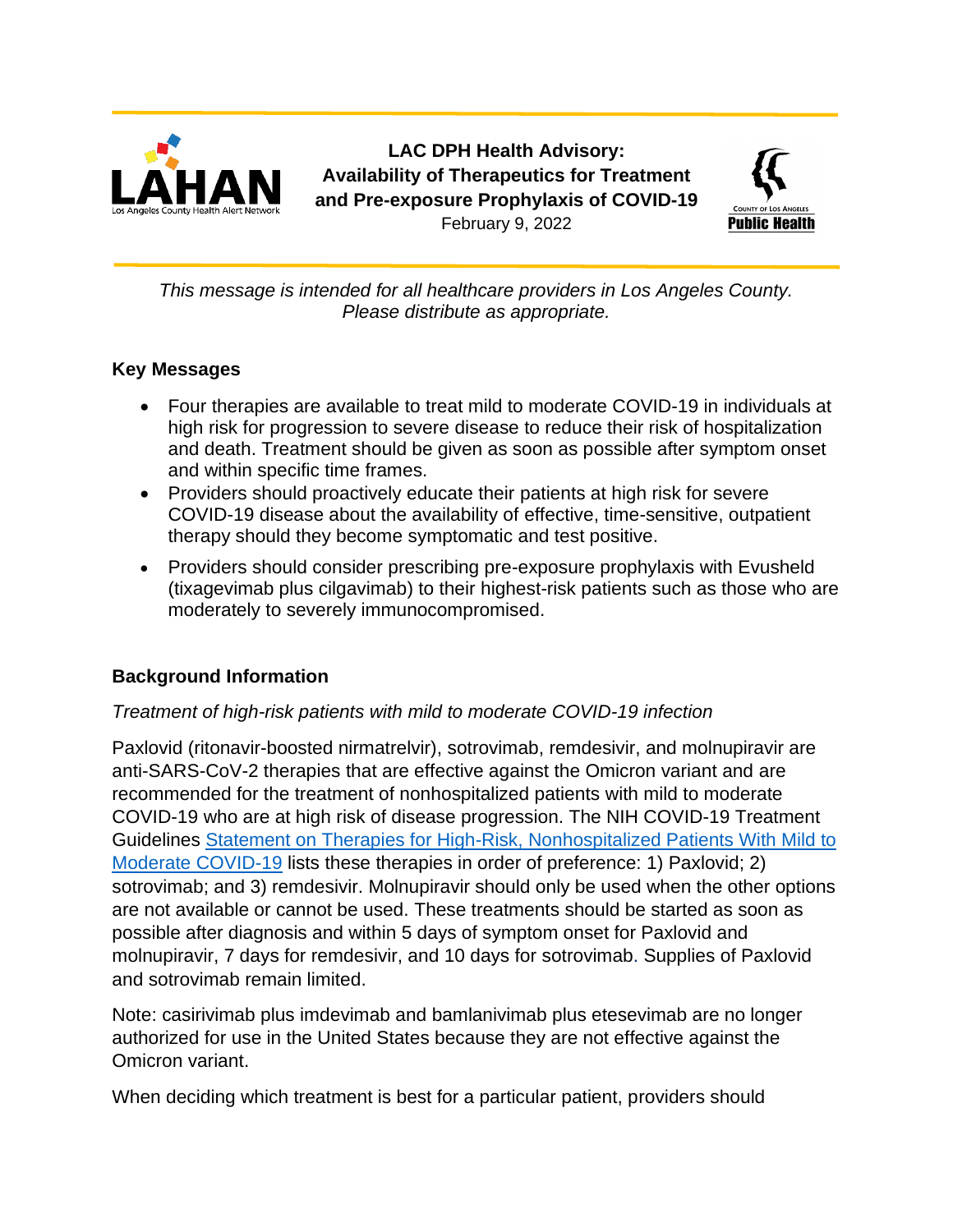consider the time from symptom onset, the availability of the treatment, the feasibility of administering parenteral medications, the potential for significant drug-drug interactions, and other clinical factors.

The NIH Treatment Guidelines Panel has provided guidance on how to prioritize patients for these treatments when their availability is limited; see NIH [Statement on](https://www.covid19treatmentguidelines.nih.gov/therapies/statement-on-patient-prioritization-for-outpatient-therapies/)  [Patient Prioritization for Outpatient Therapies](https://www.covid19treatmentguidelines.nih.gov/therapies/statement-on-patient-prioritization-for-outpatient-therapies/). The panel prioritized patients at risk based on 4 key elements: age, vaccination status, immune status, and clinical factors.

## *Pre-exposure prophylaxis*

Evusheld is a combination of two long-acting anti-SARS-CoV-2 monoclonal antibodies (tixagevimab plus cilgavimab) administered via intramuscular injection that is authorized for pre-exposure prophylaxis (PrEP) to prevent COVID-19 infection. It is authorized for adults and children 12 years of age and older weighing at least 40 kg who are not currently infected with SARS-CoV-2 and who have not had a known recent exposure to an individual infected with SARS-CoV-2 **and either**:

- Who have [moderate to severe immune compromise](https://www.cdc.gov/vaccines/covid-19/clinical-considerations/covid-19-vaccines-us.html#considerations-covid19-vax-immunocopromised) due to a medical condition or receipt of immunosuppressive medications or treatments and may not mount an adequate immune response to COVID-19 vaccination **or**
- For whom vaccination with any available COVID-19 vaccine, according to the approved or authorized schedule, is not recommended due to a history of severe adverse reaction (e.g., severe allergic reaction) to a COVID-19 vaccine(s) and/or COVID-19 vaccine component(s).

## **Actions Requested of Providers**

- Identify patients who are eligible for PrEP with Evusheld. Provide these patients with information and offer or refer for Evusheld.
	- o See the Evusheld point of contact list on the [Procuring medication for your](http://publichealth.lacounty.gov/acd/ncorona2019/therapeutics/#obtainmedication)  [patients](http://publichealth.lacounty.gov/acd/ncorona2019/therapeutics/#obtainmedication) drop-down section of the DPH therapeutics webpage.
	- o Facilities interested in becoming an Evusheld provider are encouraged to contact [DPH-Therapeutics@ph.lacounty.gov.](mailto:DPH-Therapeutics@ph.lacounty.gov)
- Identify patients who are at [high risk for progression](https://www.cdc.gov/coronavirus/2019-ncov/hcp/clinical-care/underlyingconditions.html) to severe COVID-19 *before* they become infected. Provide them with information about the availability of treatment options and the need to get a COVID-19 viral test immediately if they develop symptoms. If they test positive, instruct them on how to contact your practice for a prescription or referral for treatment.
- Carefully review the fact sheet for health providers before prescribing these treatments to ensure that the patient's condition warrants treatment, that there are no drug interactions, and that there are no contraindications.